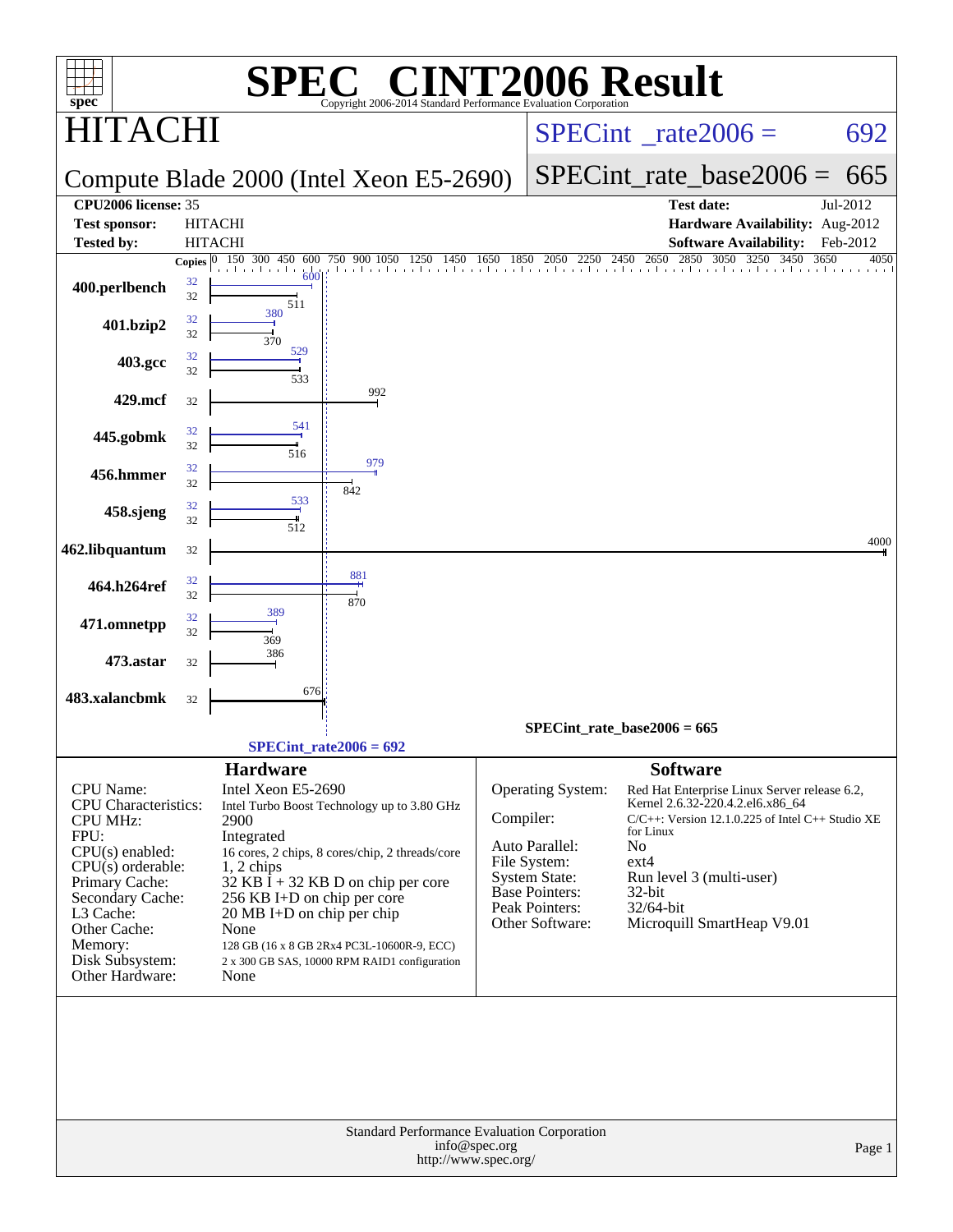

## **TACHI**

### SPECint rate $2006 = 692$

Compute Blade 2000 (Intel Xeon E5-2690)

[SPECint\\_rate\\_base2006 =](http://www.spec.org/auto/cpu2006/Docs/result-fields.html#SPECintratebase2006)  $665$ 

#### **[CPU2006 license:](http://www.spec.org/auto/cpu2006/Docs/result-fields.html#CPU2006license)** 35 **[Test date:](http://www.spec.org/auto/cpu2006/Docs/result-fields.html#Testdate)** Jul-2012

**[Test sponsor:](http://www.spec.org/auto/cpu2006/Docs/result-fields.html#Testsponsor)** HITACHI **[Hardware Availability:](http://www.spec.org/auto/cpu2006/Docs/result-fields.html#HardwareAvailability)** Aug-2012 **[Tested by:](http://www.spec.org/auto/cpu2006/Docs/result-fields.html#Testedby)** HITACHI **[Software Availability:](http://www.spec.org/auto/cpu2006/Docs/result-fields.html#SoftwareAvailability)** Feb-2012

#### **[Results Table](http://www.spec.org/auto/cpu2006/Docs/result-fields.html#ResultsTable)**

|                                                                                                          | <b>Base</b>   |                |       |                |            |                | <b>Peak</b> |               |                |              |                |              |                |              |
|----------------------------------------------------------------------------------------------------------|---------------|----------------|-------|----------------|------------|----------------|-------------|---------------|----------------|--------------|----------------|--------------|----------------|--------------|
| <b>Benchmark</b>                                                                                         | <b>Copies</b> | <b>Seconds</b> | Ratio | <b>Seconds</b> | Ratio      | <b>Seconds</b> | Ratio       | <b>Copies</b> | <b>Seconds</b> | <b>Ratio</b> | <b>Seconds</b> | <b>Ratio</b> | <b>Seconds</b> | <b>Ratio</b> |
| 400.perlbench                                                                                            | 32            | 611            | 511   | 611            | 511        | 609            | 513         | 32            | 521            | 600          | 519            | 602          | 521            | 600          |
| 401.bzip2                                                                                                | 32            | 838            | 368   | 834            | <b>370</b> | 832            | 371         | 32            | 820            | 377          | 810            | 381          | 813            | 380          |
| $403.\mathrm{gcc}$                                                                                       | 32            | 482            | 534   | 484            | 533        | 486            | 530         | 32            | 484            | 532          | 487            | 529          | 487            | 529          |
| $429$ .mcf                                                                                               | 32            | 294            | 992   | 295            | 990        | 294            | 993         | 32            | 294            | 992          | 295            | 990          | 294            | 993          |
| $445$ .gobmk                                                                                             | 32            | 659            | 509   | 650            | 516        | 650            | 516         | 32            | 620            | 541          | 620            | 542          | 622            | 540          |
| 456.hmmer                                                                                                | 32            | 355            | 841   | 354            | 842        | 355            | 842         | 32            | 303            | 985          | 305            | 978          | 305            | 979          |
| $458$ .sjeng                                                                                             | 32            | 743            | 521   | 756            | 512        | 759            | 510         | 32            | 726            | 534          | 727            | 533          | 726            | 533          |
| 462.libquantum                                                                                           | 32            | 166            | 3990  | 166            | 4000       | 165            | 4010l       | 32            | 166            | 3990         | 166            | 4000         | 165            | 4010         |
| 464.h264ref                                                                                              | 32            | 813            | 872   | 814            | 870        | 814            | 870         | 32            | 786            | 901          | 808            | 877          | 804            | <b>881</b>   |
| 471.omnetpp                                                                                              | 32            | 542            | 369   | 542            | 369        | 542            | 369         | 32            | 514            | 389          | 514            | 389          | 513            | 390          |
| 473.astar                                                                                                | 32            | 583            | 385   | 582            | <b>386</b> | 580            | 387         | 32            | 583            | 385          | 582            | 386          | 580            | 387          |
| 483.xalancbmk                                                                                            | 32            | 326            | 678   | 327            | 675        | 327            | 676         | 32            | 326            | 678          | 327            | 675          | 327            | 676          |
| Results appear in the order in which they were run. Bold underlined text indicates a median measurement. |               |                |       |                |            |                |             |               |                |              |                |              |                |              |

#### **[Submit Notes](http://www.spec.org/auto/cpu2006/Docs/result-fields.html#SubmitNotes)**

 The numactl mechanism was used to bind copies to processors. The config file option 'submit' was used to generate numactl commands to bind each copy to a specific processor. For details, please see the config file.

#### **[Operating System Notes](http://www.spec.org/auto/cpu2006/Docs/result-fields.html#OperatingSystemNotes)**

Stack size set to unlimited using "ulimit -s unlimited"

#### **[Platform Notes](http://www.spec.org/auto/cpu2006/Docs/result-fields.html#PlatformNotes)**

```
Standard Performance Evaluation Corporation
                                      info@spec.org
 BIOS Settings:
   Adjacent Cache Line Prefetch = Enabled
 Sysinfo program /home/cpu2006/config/sysinfo.rev6800
 $Rev: 6800 $ $Date:: 2011-10-11 #$ 6f2ebdff5032aaa42e583f96b07f99d3
 running on localhost.localdomain Wed Jul 11 15:36:59 2012
 This section contains SUT (System Under Test) info as seen by
 some common utilities. To remove or add to this section, see:
   http://www.spec.org/cpu2006/Docs/config.html#sysinfo
 From /proc/cpuinfo
     model name : Intel(R) Xeon(R) CPU E5-2690 0 @ 2.90GHz
        2 "physical id"s (chips)
        32 "processors"
     cores, siblings (Caution: counting these is hw and system dependent. The
 following excerpts from /proc/cpuinfo might not be reliable. Use with
Continued on next page
```
<http://www.spec.org/>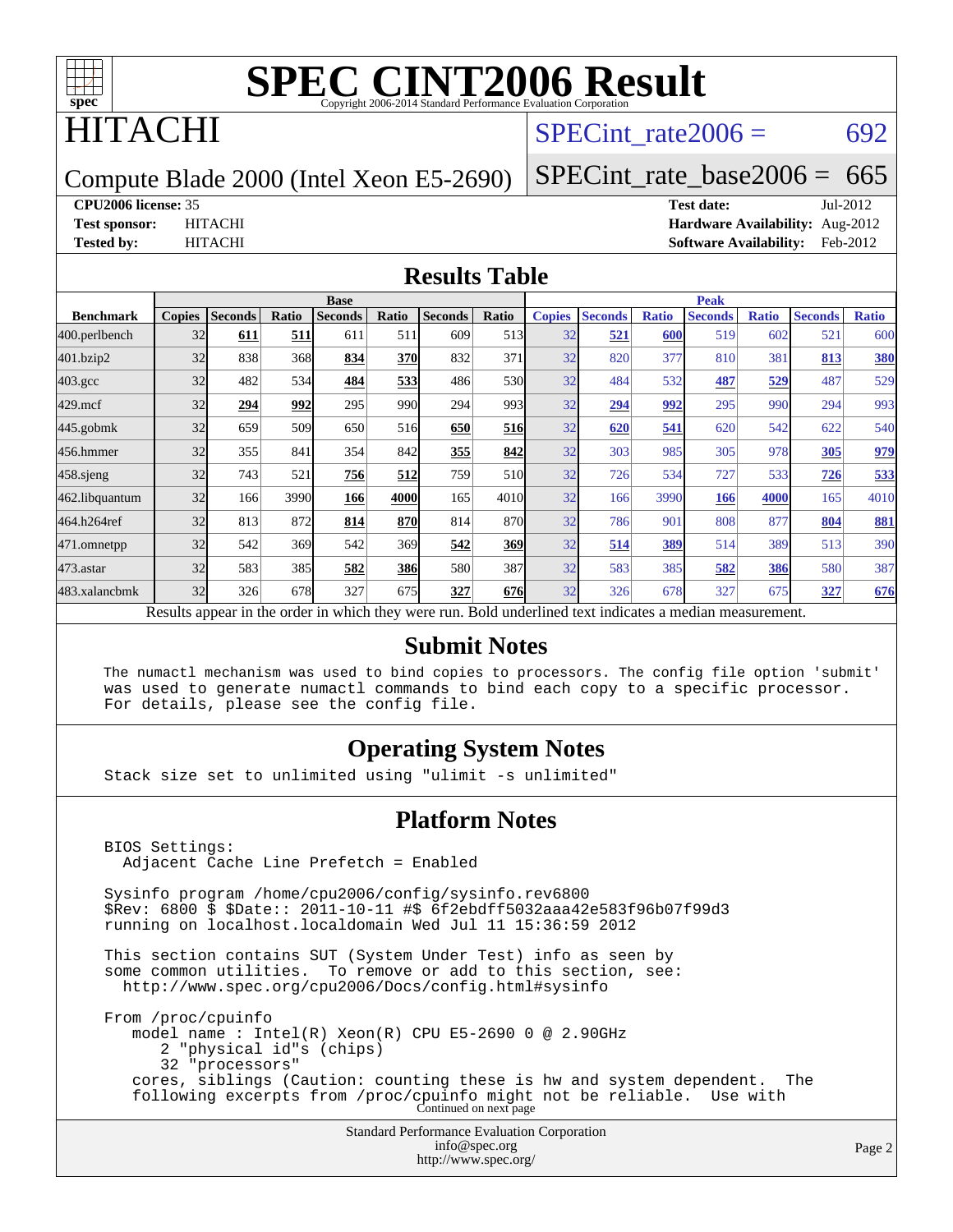

## ITACHI

SPECint rate $2006 = 692$ 

Compute Blade 2000 (Intel Xeon E5-2690) [SPECint\\_rate\\_base2006 =](http://www.spec.org/auto/cpu2006/Docs/result-fields.html#SPECintratebase2006)  $665$ 

**[CPU2006 license:](http://www.spec.org/auto/cpu2006/Docs/result-fields.html#CPU2006license)** 35 **[Test date:](http://www.spec.org/auto/cpu2006/Docs/result-fields.html#Testdate)** Jul-2012 **[Test sponsor:](http://www.spec.org/auto/cpu2006/Docs/result-fields.html#Testsponsor)** HITACHI **[Hardware Availability:](http://www.spec.org/auto/cpu2006/Docs/result-fields.html#HardwareAvailability)** Aug-2012 **[Tested by:](http://www.spec.org/auto/cpu2006/Docs/result-fields.html#Testedby)** HITACHI **[Software Availability:](http://www.spec.org/auto/cpu2006/Docs/result-fields.html#SoftwareAvailability)** Feb-2012

#### **[Platform Notes \(Continued\)](http://www.spec.org/auto/cpu2006/Docs/result-fields.html#PlatformNotes)**

 caution.) cpu cores : 8 siblings : 16 physical 0: cores 0 1 2 3 4 5 6 7 physical 1: cores 0 1 2 3 4 5 6 7 cache size : 20480 KB From /proc/meminfo<br>MemTotal: 132147320 kB MemTotal: HugePages\_Total: 0<br>Hugepagesize: 2048 kB Hugepagesize: /usr/bin/lsb\_release -d Red Hat Enterprise Linux Server release 6.2 (Santiago) From /etc/\*release\* /etc/\*version\* redhat-release: Red Hat Enterprise Linux Server release 6.2 (Santiago) system-release: Red Hat Enterprise Linux Server release 6.2 (Santiago) system-release-cpe: cpe:/o:redhat:enterprise\_linux:6server:ga:server uname -a: Linux localhost.localdomain 2.6.32-220.4.2.el6.x86\_64 #1 SMP Mon Feb 6 16:39:28 EST 2012 x86\_64 x86\_64 x86\_64 GNU/Linux run-level 3 Jul 11 15:32 (End of data from sysinfo program)

#### **[General Notes](http://www.spec.org/auto/cpu2006/Docs/result-fields.html#GeneralNotes)**

Environment variables set by runspec before the start of the run: LD\_LIBRARY\_PATH = "/home/cpu2006/libs/32:/home/cpu2006/libs/64"

 Binaries compiled on a system with 1x Core i7-860 CPU + 8GB memory using RHEL5.5 Transparent Huge Pages enabled with: echo always > /sys/kernel/mm/redhat\_transparent\_hugepage/enabled Filesystem page cache cleared with: echo 1> /proc/sys/vm/drop\_caches runspec command invoked through numactl i.e.: numactl --interleave=all runspec <etc>

HITACHI BladeSymphony BS2000 and HITACHI Compute Blade 2000 are electronically equivalent. The results have been measured on a HITACHI BladeSymphony BS2000.

### **[Base Compiler Invocation](http://www.spec.org/auto/cpu2006/Docs/result-fields.html#BaseCompilerInvocation)**

[C benchmarks](http://www.spec.org/auto/cpu2006/Docs/result-fields.html#Cbenchmarks):  $inc -m32$ 

Continued on next page

Standard Performance Evaluation Corporation [info@spec.org](mailto:info@spec.org) <http://www.spec.org/>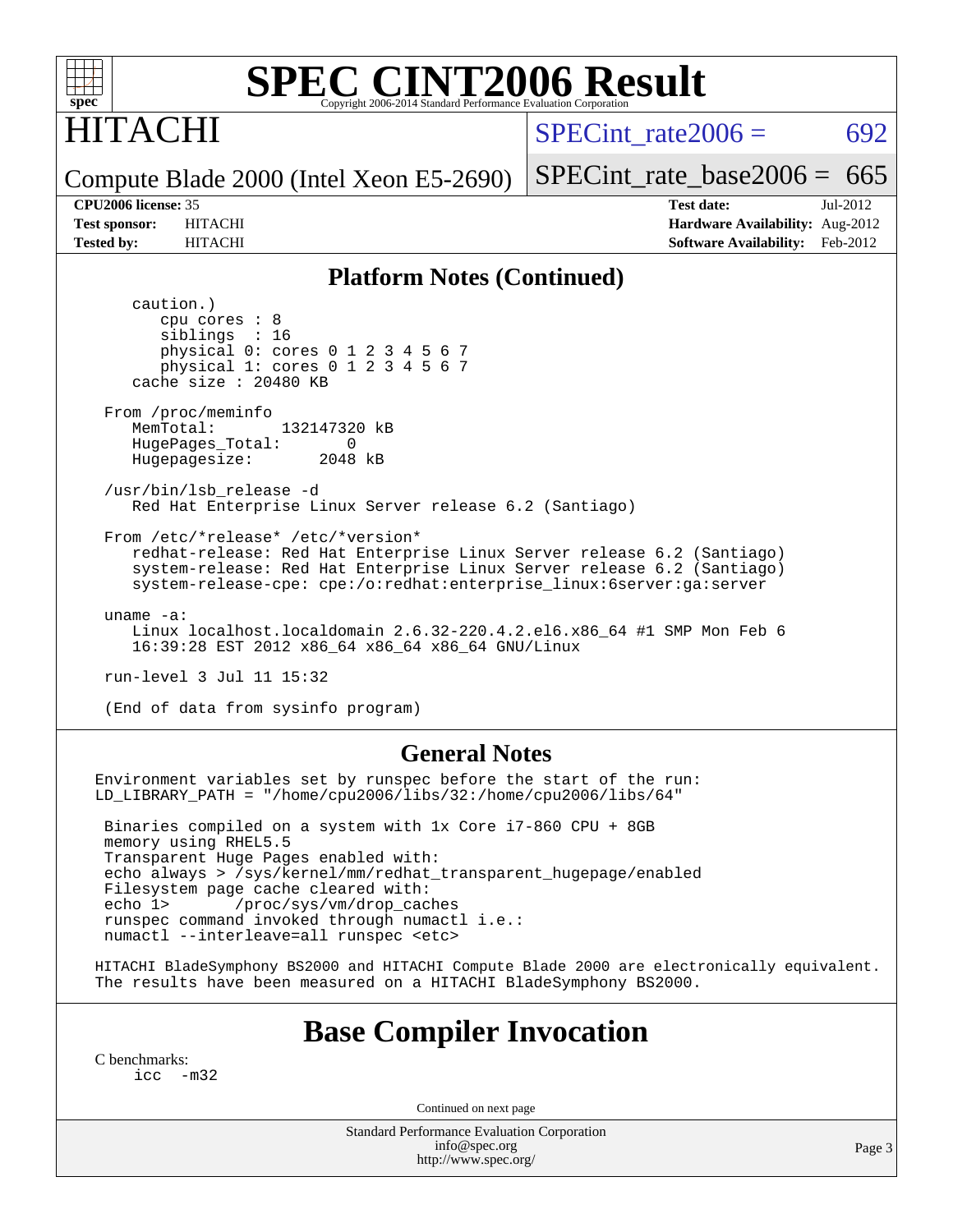| <b>SPEC CINT2006 Result</b><br>$spec^*$<br>Copyright 2006-2014 Standard Performance Evaluation Corpora                                   |                                                                                                            |  |  |  |  |  |  |
|------------------------------------------------------------------------------------------------------------------------------------------|------------------------------------------------------------------------------------------------------------|--|--|--|--|--|--|
| <b>HITACHI</b>                                                                                                                           | SPECint rate $2006 =$<br>692                                                                               |  |  |  |  |  |  |
| Compute Blade 2000 (Intel Xeon E5-2690)                                                                                                  | $SPECint_rate_base2006 = 665$                                                                              |  |  |  |  |  |  |
| CPU2006 license: 35<br><b>Test sponsor:</b><br><b>HITACHI</b><br><b>Tested by:</b><br><b>HITACHI</b>                                     | <b>Test date:</b><br>Jul-2012<br>Hardware Availability: Aug-2012<br><b>Software Availability:</b> Feb-2012 |  |  |  |  |  |  |
| <b>Base Compiler Invocation (Continued)</b>                                                                                              |                                                                                                            |  |  |  |  |  |  |
| $C_{++}$ benchmarks:<br>icpc -m32                                                                                                        |                                                                                                            |  |  |  |  |  |  |
| <b>Base Portability Flags</b><br>400.perlbench: -DSPEC_CPU_LINUX_IA32<br>462.libquantum: - DSPEC_CPU_LINUX                               |                                                                                                            |  |  |  |  |  |  |
| 483.xalancbmk: -DSPEC_CPU_LINUX                                                                                                          |                                                                                                            |  |  |  |  |  |  |
| <b>Base Optimization Flags</b>                                                                                                           |                                                                                                            |  |  |  |  |  |  |
| C benchmarks:<br>-xSSE4.2 -ipo -03 -no-prec-div -opt-prefetch -opt-mem-layout-trans=3                                                    |                                                                                                            |  |  |  |  |  |  |
| $C_{++}$ benchmarks:<br>-xSSE4.2 -ipo -03 -no-prec-div -opt-prefetch -opt-mem-layout-trans=3<br>-Wl,-z, muldefs -L/smartheap -lsmartheap |                                                                                                            |  |  |  |  |  |  |
| <b>Base Other Flags</b><br>C benchmarks:                                                                                                 |                                                                                                            |  |  |  |  |  |  |
| 403.gcc: -Dalloca= alloca                                                                                                                |                                                                                                            |  |  |  |  |  |  |
| <b>Peak Compiler Invocation</b><br>C benchmarks (except as noted below):<br>$-m32$<br>icc                                                |                                                                                                            |  |  |  |  |  |  |
| 400.perlbench: icc -m64<br>401.bzip2: icc -m64                                                                                           |                                                                                                            |  |  |  |  |  |  |
| 456.hmmer: icc -m64                                                                                                                      |                                                                                                            |  |  |  |  |  |  |
| 458.sjeng: $\text{icc}$ -m64                                                                                                             |                                                                                                            |  |  |  |  |  |  |
| $C_{++}$ benchmarks:<br>icpc -m32                                                                                                        |                                                                                                            |  |  |  |  |  |  |
| <b>Standard Performance Evaluation Corporation</b><br>info@spec.org<br>http://www.spec.org/                                              | Page 4                                                                                                     |  |  |  |  |  |  |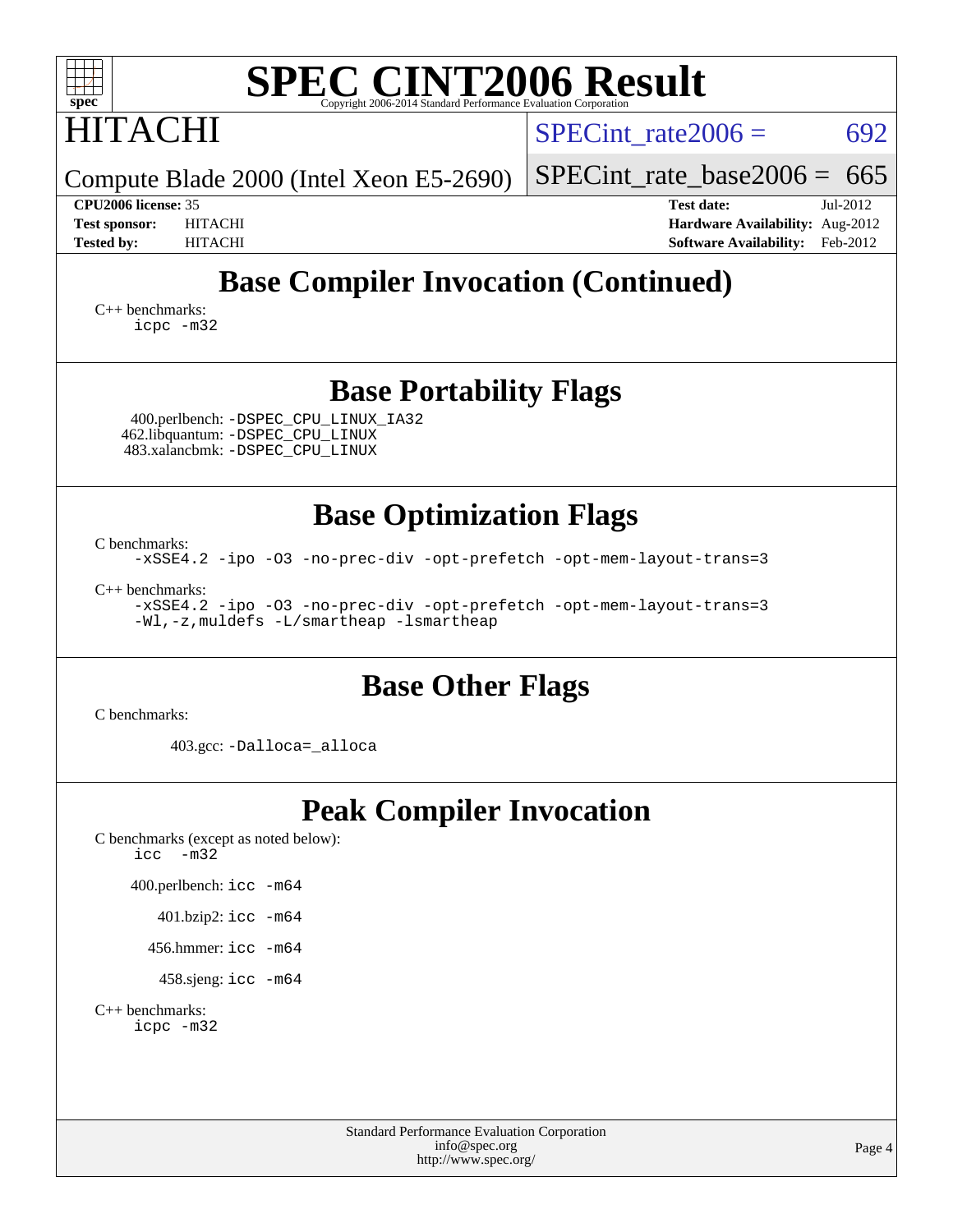

# **ITACHI**

SPECint rate $2006 = 692$ 

Compute Blade 2000 (Intel Xeon E5-2690)

[SPECint\\_rate\\_base2006 =](http://www.spec.org/auto/cpu2006/Docs/result-fields.html#SPECintratebase2006)  $665$ 

**[CPU2006 license:](http://www.spec.org/auto/cpu2006/Docs/result-fields.html#CPU2006license)** 35 **[Test date:](http://www.spec.org/auto/cpu2006/Docs/result-fields.html#Testdate)** Jul-2012 **[Test sponsor:](http://www.spec.org/auto/cpu2006/Docs/result-fields.html#Testsponsor)** HITACHI **[Hardware Availability:](http://www.spec.org/auto/cpu2006/Docs/result-fields.html#HardwareAvailability)** Aug-2012 **[Tested by:](http://www.spec.org/auto/cpu2006/Docs/result-fields.html#Testedby)** HITACHI **[Software Availability:](http://www.spec.org/auto/cpu2006/Docs/result-fields.html#SoftwareAvailability)** Feb-2012

### **[Peak Portability Flags](http://www.spec.org/auto/cpu2006/Docs/result-fields.html#PeakPortabilityFlags)**

 400.perlbench: [-DSPEC\\_CPU\\_LP64](http://www.spec.org/cpu2006/results/res2012q3/cpu2006-20120813-24220.flags.html#b400.perlbench_peakCPORTABILITY_DSPEC_CPU_LP64) [-DSPEC\\_CPU\\_LINUX\\_X64](http://www.spec.org/cpu2006/results/res2012q3/cpu2006-20120813-24220.flags.html#b400.perlbench_peakCPORTABILITY_DSPEC_CPU_LINUX_X64) 401.bzip2: [-DSPEC\\_CPU\\_LP64](http://www.spec.org/cpu2006/results/res2012q3/cpu2006-20120813-24220.flags.html#suite_peakCPORTABILITY401_bzip2_DSPEC_CPU_LP64) 456.hmmer: [-DSPEC\\_CPU\\_LP64](http://www.spec.org/cpu2006/results/res2012q3/cpu2006-20120813-24220.flags.html#suite_peakCPORTABILITY456_hmmer_DSPEC_CPU_LP64) 458.sjeng: [-DSPEC\\_CPU\\_LP64](http://www.spec.org/cpu2006/results/res2012q3/cpu2006-20120813-24220.flags.html#suite_peakCPORTABILITY458_sjeng_DSPEC_CPU_LP64) 462.libquantum: [-DSPEC\\_CPU\\_LINUX](http://www.spec.org/cpu2006/results/res2012q3/cpu2006-20120813-24220.flags.html#b462.libquantum_peakCPORTABILITY_DSPEC_CPU_LINUX) 483.xalancbmk: [-DSPEC\\_CPU\\_LINUX](http://www.spec.org/cpu2006/results/res2012q3/cpu2006-20120813-24220.flags.html#b483.xalancbmk_peakCXXPORTABILITY_DSPEC_CPU_LINUX)

## **[Peak Optimization Flags](http://www.spec.org/auto/cpu2006/Docs/result-fields.html#PeakOptimizationFlags)**

[C benchmarks](http://www.spec.org/auto/cpu2006/Docs/result-fields.html#Cbenchmarks):

 400.perlbench: [-xSSE4.2](http://www.spec.org/cpu2006/results/res2012q3/cpu2006-20120813-24220.flags.html#user_peakPASS2_CFLAGSPASS2_LDCFLAGS400_perlbench_f-xSSE42_f91528193cf0b216347adb8b939d4107)(pass 2) [-prof-gen](http://www.spec.org/cpu2006/results/res2012q3/cpu2006-20120813-24220.flags.html#user_peakPASS1_CFLAGSPASS1_LDCFLAGS400_perlbench_prof_gen_e43856698f6ca7b7e442dfd80e94a8fc)(pass 1) [-ipo](http://www.spec.org/cpu2006/results/res2012q3/cpu2006-20120813-24220.flags.html#user_peakPASS2_CFLAGSPASS2_LDCFLAGS400_perlbench_f-ipo)(pass 2) [-O3](http://www.spec.org/cpu2006/results/res2012q3/cpu2006-20120813-24220.flags.html#user_peakPASS2_CFLAGSPASS2_LDCFLAGS400_perlbench_f-O3)(pass 2) [-no-prec-div](http://www.spec.org/cpu2006/results/res2012q3/cpu2006-20120813-24220.flags.html#user_peakPASS2_CFLAGSPASS2_LDCFLAGS400_perlbench_f-no-prec-div)(pass 2) [-prof-use](http://www.spec.org/cpu2006/results/res2012q3/cpu2006-20120813-24220.flags.html#user_peakPASS2_CFLAGSPASS2_LDCFLAGS400_perlbench_prof_use_bccf7792157ff70d64e32fe3e1250b55)(pass 2) [-auto-ilp32](http://www.spec.org/cpu2006/results/res2012q3/cpu2006-20120813-24220.flags.html#user_peakCOPTIMIZE400_perlbench_f-auto-ilp32)  $401.bzip2: -xSSE4.2(pass 2) -prof-qen(pass 1) -ipo(pass 2)$  $401.bzip2: -xSSE4.2(pass 2) -prof-qen(pass 1) -ipo(pass 2)$  $401.bzip2: -xSSE4.2(pass 2) -prof-qen(pass 1) -ipo(pass 2)$  $401.bzip2: -xSSE4.2(pass 2) -prof-qen(pass 1) -ipo(pass 2)$  $401.bzip2: -xSSE4.2(pass 2) -prof-qen(pass 1) -ipo(pass 2)$ [-O3](http://www.spec.org/cpu2006/results/res2012q3/cpu2006-20120813-24220.flags.html#user_peakPASS2_CFLAGSPASS2_LDCFLAGS401_bzip2_f-O3)(pass 2) [-no-prec-div](http://www.spec.org/cpu2006/results/res2012q3/cpu2006-20120813-24220.flags.html#user_peakPASS2_CFLAGSPASS2_LDCFLAGS401_bzip2_f-no-prec-div)(pass 2) [-prof-use](http://www.spec.org/cpu2006/results/res2012q3/cpu2006-20120813-24220.flags.html#user_peakPASS2_CFLAGSPASS2_LDCFLAGS401_bzip2_prof_use_bccf7792157ff70d64e32fe3e1250b55)(pass 2) [-opt-prefetch](http://www.spec.org/cpu2006/results/res2012q3/cpu2006-20120813-24220.flags.html#user_peakCOPTIMIZE401_bzip2_f-opt-prefetch) [-auto-ilp32](http://www.spec.org/cpu2006/results/res2012q3/cpu2006-20120813-24220.flags.html#user_peakCOPTIMIZE401_bzip2_f-auto-ilp32) [-ansi-alias](http://www.spec.org/cpu2006/results/res2012q3/cpu2006-20120813-24220.flags.html#user_peakCOPTIMIZE401_bzip2_f-ansi-alias) 403.gcc: [-xSSE4.2](http://www.spec.org/cpu2006/results/res2012q3/cpu2006-20120813-24220.flags.html#user_peakCOPTIMIZE403_gcc_f-xSSE42_f91528193cf0b216347adb8b939d4107) [-ipo](http://www.spec.org/cpu2006/results/res2012q3/cpu2006-20120813-24220.flags.html#user_peakCOPTIMIZE403_gcc_f-ipo) [-O3](http://www.spec.org/cpu2006/results/res2012q3/cpu2006-20120813-24220.flags.html#user_peakCOPTIMIZE403_gcc_f-O3) [-no-prec-div](http://www.spec.org/cpu2006/results/res2012q3/cpu2006-20120813-24220.flags.html#user_peakCOPTIMIZE403_gcc_f-no-prec-div) 429.mcf: basepeak = yes 445.gobmk: [-xSSE4.2](http://www.spec.org/cpu2006/results/res2012q3/cpu2006-20120813-24220.flags.html#user_peakPASS2_CFLAGSPASS2_LDCFLAGS445_gobmk_f-xSSE42_f91528193cf0b216347adb8b939d4107)(pass 2) [-prof-gen](http://www.spec.org/cpu2006/results/res2012q3/cpu2006-20120813-24220.flags.html#user_peakPASS1_CFLAGSPASS1_LDCFLAGS445_gobmk_prof_gen_e43856698f6ca7b7e442dfd80e94a8fc)(pass 1) [-prof-use](http://www.spec.org/cpu2006/results/res2012q3/cpu2006-20120813-24220.flags.html#user_peakPASS2_CFLAGSPASS2_LDCFLAGS445_gobmk_prof_use_bccf7792157ff70d64e32fe3e1250b55)(pass 2) [-ansi-alias](http://www.spec.org/cpu2006/results/res2012q3/cpu2006-20120813-24220.flags.html#user_peakCOPTIMIZE445_gobmk_f-ansi-alias) [-opt-mem-layout-trans=3](http://www.spec.org/cpu2006/results/res2012q3/cpu2006-20120813-24220.flags.html#user_peakCOPTIMIZE445_gobmk_f-opt-mem-layout-trans_a7b82ad4bd7abf52556d4961a2ae94d5) 456.hmmer: [-xSSE4.2](http://www.spec.org/cpu2006/results/res2012q3/cpu2006-20120813-24220.flags.html#user_peakCOPTIMIZE456_hmmer_f-xSSE42_f91528193cf0b216347adb8b939d4107) [-ipo](http://www.spec.org/cpu2006/results/res2012q3/cpu2006-20120813-24220.flags.html#user_peakCOPTIMIZE456_hmmer_f-ipo) [-O3](http://www.spec.org/cpu2006/results/res2012q3/cpu2006-20120813-24220.flags.html#user_peakCOPTIMIZE456_hmmer_f-O3) [-no-prec-div](http://www.spec.org/cpu2006/results/res2012q3/cpu2006-20120813-24220.flags.html#user_peakCOPTIMIZE456_hmmer_f-no-prec-div) [-unroll2](http://www.spec.org/cpu2006/results/res2012q3/cpu2006-20120813-24220.flags.html#user_peakCOPTIMIZE456_hmmer_f-unroll_784dae83bebfb236979b41d2422d7ec2) [-auto-ilp32](http://www.spec.org/cpu2006/results/res2012q3/cpu2006-20120813-24220.flags.html#user_peakCOPTIMIZE456_hmmer_f-auto-ilp32) 458.sjeng: [-xSSE4.2](http://www.spec.org/cpu2006/results/res2012q3/cpu2006-20120813-24220.flags.html#user_peakPASS2_CFLAGSPASS2_LDCFLAGS458_sjeng_f-xSSE42_f91528193cf0b216347adb8b939d4107)(pass 2) [-prof-gen](http://www.spec.org/cpu2006/results/res2012q3/cpu2006-20120813-24220.flags.html#user_peakPASS1_CFLAGSPASS1_LDCFLAGS458_sjeng_prof_gen_e43856698f6ca7b7e442dfd80e94a8fc)(pass 1) [-ipo](http://www.spec.org/cpu2006/results/res2012q3/cpu2006-20120813-24220.flags.html#user_peakPASS2_CFLAGSPASS2_LDCFLAGS458_sjeng_f-ipo)(pass 2) [-O3](http://www.spec.org/cpu2006/results/res2012q3/cpu2006-20120813-24220.flags.html#user_peakPASS2_CFLAGSPASS2_LDCFLAGS458_sjeng_f-O3)(pass 2) [-no-prec-div](http://www.spec.org/cpu2006/results/res2012q3/cpu2006-20120813-24220.flags.html#user_peakPASS2_CFLAGSPASS2_LDCFLAGS458_sjeng_f-no-prec-div)(pass 2) [-prof-use](http://www.spec.org/cpu2006/results/res2012q3/cpu2006-20120813-24220.flags.html#user_peakPASS2_CFLAGSPASS2_LDCFLAGS458_sjeng_prof_use_bccf7792157ff70d64e32fe3e1250b55)(pass 2) [-unroll4](http://www.spec.org/cpu2006/results/res2012q3/cpu2006-20120813-24220.flags.html#user_peakCOPTIMIZE458_sjeng_f-unroll_4e5e4ed65b7fd20bdcd365bec371b81f) [-auto-ilp32](http://www.spec.org/cpu2006/results/res2012q3/cpu2006-20120813-24220.flags.html#user_peakCOPTIMIZE458_sjeng_f-auto-ilp32)  $462$ .libquantum: basepeak = yes 464.h264ref: [-xSSE4.2](http://www.spec.org/cpu2006/results/res2012q3/cpu2006-20120813-24220.flags.html#user_peakPASS2_CFLAGSPASS2_LDCFLAGS464_h264ref_f-xSSE42_f91528193cf0b216347adb8b939d4107)(pass 2) [-prof-gen](http://www.spec.org/cpu2006/results/res2012q3/cpu2006-20120813-24220.flags.html#user_peakPASS1_CFLAGSPASS1_LDCFLAGS464_h264ref_prof_gen_e43856698f6ca7b7e442dfd80e94a8fc)(pass 1) [-ipo](http://www.spec.org/cpu2006/results/res2012q3/cpu2006-20120813-24220.flags.html#user_peakPASS2_CFLAGSPASS2_LDCFLAGS464_h264ref_f-ipo)(pass 2) [-O3](http://www.spec.org/cpu2006/results/res2012q3/cpu2006-20120813-24220.flags.html#user_peakPASS2_CFLAGSPASS2_LDCFLAGS464_h264ref_f-O3)(pass 2) [-no-prec-div](http://www.spec.org/cpu2006/results/res2012q3/cpu2006-20120813-24220.flags.html#user_peakPASS2_CFLAGSPASS2_LDCFLAGS464_h264ref_f-no-prec-div)(pass 2) [-prof-use](http://www.spec.org/cpu2006/results/res2012q3/cpu2006-20120813-24220.flags.html#user_peakPASS2_CFLAGSPASS2_LDCFLAGS464_h264ref_prof_use_bccf7792157ff70d64e32fe3e1250b55)(pass 2) [-unroll2](http://www.spec.org/cpu2006/results/res2012q3/cpu2006-20120813-24220.flags.html#user_peakCOPTIMIZE464_h264ref_f-unroll_784dae83bebfb236979b41d2422d7ec2) [-ansi-alias](http://www.spec.org/cpu2006/results/res2012q3/cpu2006-20120813-24220.flags.html#user_peakCOPTIMIZE464_h264ref_f-ansi-alias) [C++ benchmarks:](http://www.spec.org/auto/cpu2006/Docs/result-fields.html#CXXbenchmarks) 471.omnetpp: [-xSSE4.2](http://www.spec.org/cpu2006/results/res2012q3/cpu2006-20120813-24220.flags.html#user_peakPASS2_CXXFLAGSPASS2_LDCXXFLAGS471_omnetpp_f-xSSE42_f91528193cf0b216347adb8b939d4107)(pass 2) [-prof-gen](http://www.spec.org/cpu2006/results/res2012q3/cpu2006-20120813-24220.flags.html#user_peakPASS1_CXXFLAGSPASS1_LDCXXFLAGS471_omnetpp_prof_gen_e43856698f6ca7b7e442dfd80e94a8fc)(pass 1) [-ipo](http://www.spec.org/cpu2006/results/res2012q3/cpu2006-20120813-24220.flags.html#user_peakPASS2_CXXFLAGSPASS2_LDCXXFLAGS471_omnetpp_f-ipo)(pass 2) [-O3](http://www.spec.org/cpu2006/results/res2012q3/cpu2006-20120813-24220.flags.html#user_peakPASS2_CXXFLAGSPASS2_LDCXXFLAGS471_omnetpp_f-O3)(pass 2) [-no-prec-div](http://www.spec.org/cpu2006/results/res2012q3/cpu2006-20120813-24220.flags.html#user_peakPASS2_CXXFLAGSPASS2_LDCXXFLAGS471_omnetpp_f-no-prec-div)(pass 2) [-prof-use](http://www.spec.org/cpu2006/results/res2012q3/cpu2006-20120813-24220.flags.html#user_peakPASS2_CXXFLAGSPASS2_LDCXXFLAGS471_omnetpp_prof_use_bccf7792157ff70d64e32fe3e1250b55)(pass 2) [-ansi-alias](http://www.spec.org/cpu2006/results/res2012q3/cpu2006-20120813-24220.flags.html#user_peakCXXOPTIMIZE471_omnetpp_f-ansi-alias) [-opt-ra-region-strategy=block](http://www.spec.org/cpu2006/results/res2012q3/cpu2006-20120813-24220.flags.html#user_peakCXXOPTIMIZE471_omnetpp_f-opt-ra-region-strategy_a0a37c372d03933b2a18d4af463c1f69) [-Wl,-z,muldefs](http://www.spec.org/cpu2006/results/res2012q3/cpu2006-20120813-24220.flags.html#user_peakEXTRA_LDFLAGS471_omnetpp_link_force_multiple1_74079c344b956b9658436fd1b6dd3a8a) [-L/smartheap -lsmartheap](http://www.spec.org/cpu2006/results/res2012q3/cpu2006-20120813-24220.flags.html#user_peakEXTRA_LIBS471_omnetpp_SmartHeap_7c9e394a5779e1a7fec7c221e123830c) 473.astar: basepeak = yes Continued on next page

> Standard Performance Evaluation Corporation [info@spec.org](mailto:info@spec.org) <http://www.spec.org/>